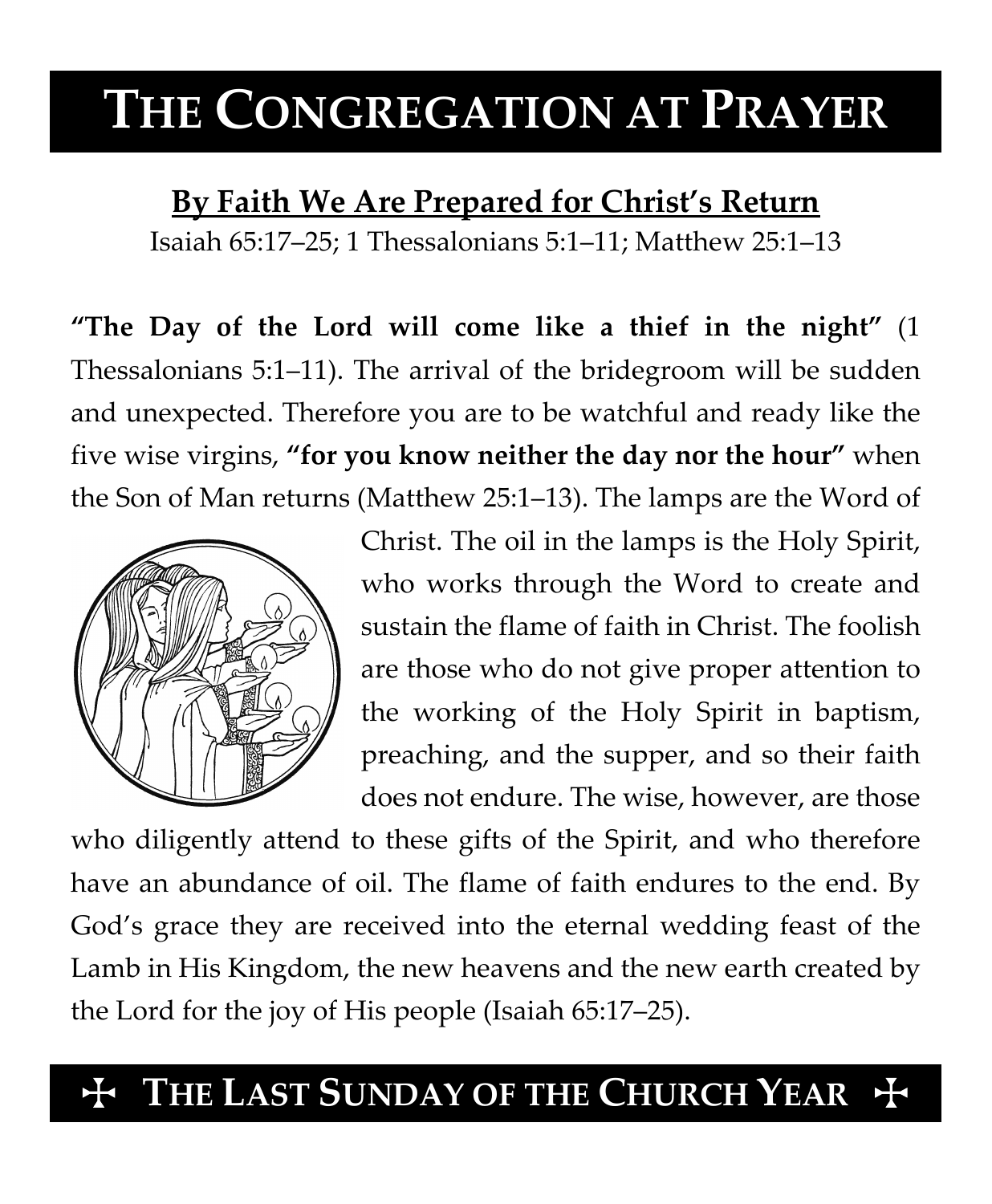#### **INVOCATION** (*make the sign of the holy cross and say*)

In the Name of the Father and of the  $\pm$  Son and of the Holy Spirit.

### **THE APOSTLES CREED**

I believe in God the Father Almighty, Maker of Heaven and earth. And in Jesus Christ, His only Son, our Lord, who was conceived by the Holy Spirit, born of the Virgin Mary, suffered under Pontius Pilate, was crucified, died, and was buried. He descended into hell. The third day He rose again from the dead. He ascended into Heaven and is seated at the right hand of God the Father Almighty. From thence He will come to judge the living and the dead. I believe in the Holy Spirit, the Holy Christian Church, the communion of saints, the forgiveness of sins, the resurrection of the body, and the  $\pm$  life everlasting.

**PSALMODY** *(sing or read out loud each day)*

Psalm 149

**LEARN BY HEART LUTHER'S SMALL CATECHISM:** Christian Questions with Their Answers *Prepared by Dr. Martin Luther for those who intend to go to the Sacrament.*

- *17. What motivated Christ to die and make full payment for your sins?* **His great love for His Father and for me and other sinners, as it is written in John 14; Romans 5; Galatians 2; and Ephesians 5.**
- *18. Finally, why do you wish to go to the Sacrament?* **That I may learn to believe that Christ, out of great love, died for my sin, and also learn from Him to love God and my neighbor.**
- *19. What should admonish and encourage a Christian to receive the Sacrament frequently?* **First, both the command and the promise of Christ the Lord. Second, his own pressing need, because of which the command, encouragement, and promise are given.**
- *20. But what should you do if you are not aware of this need and have no hunger and thirst for the Sacrament?* **To such a person no better advice can be given than this: first, he should touch his body to see if he still has flesh and blood. Then he should believe what the Scriptures say of it in Galatians 5 and Romans 7. Second, he should look around to see whether he is still in the world, and remember that there will be no lack of sin and trouble, as the Scriptures say in John 15–16 and in 1 John 2 and 5. Third, he will certainly have the devil also around him, who with his lying and murdering day and night will let him have no peace, within or without, as the Scriptures picture him in John 8 and 16; 1 Peter 5; Ephesians 6; and 2 Timothy 2.**

*These questions and answers are no child's play, but are drawn up with great earnestness of purpose by the venerable and devout Dr. Luther for both young and old. Let each one pay attention and consider it a serious matter, for St. Paul writes to the Galatians in chapter 6: "Do not be deceived: God cannot be mocked."*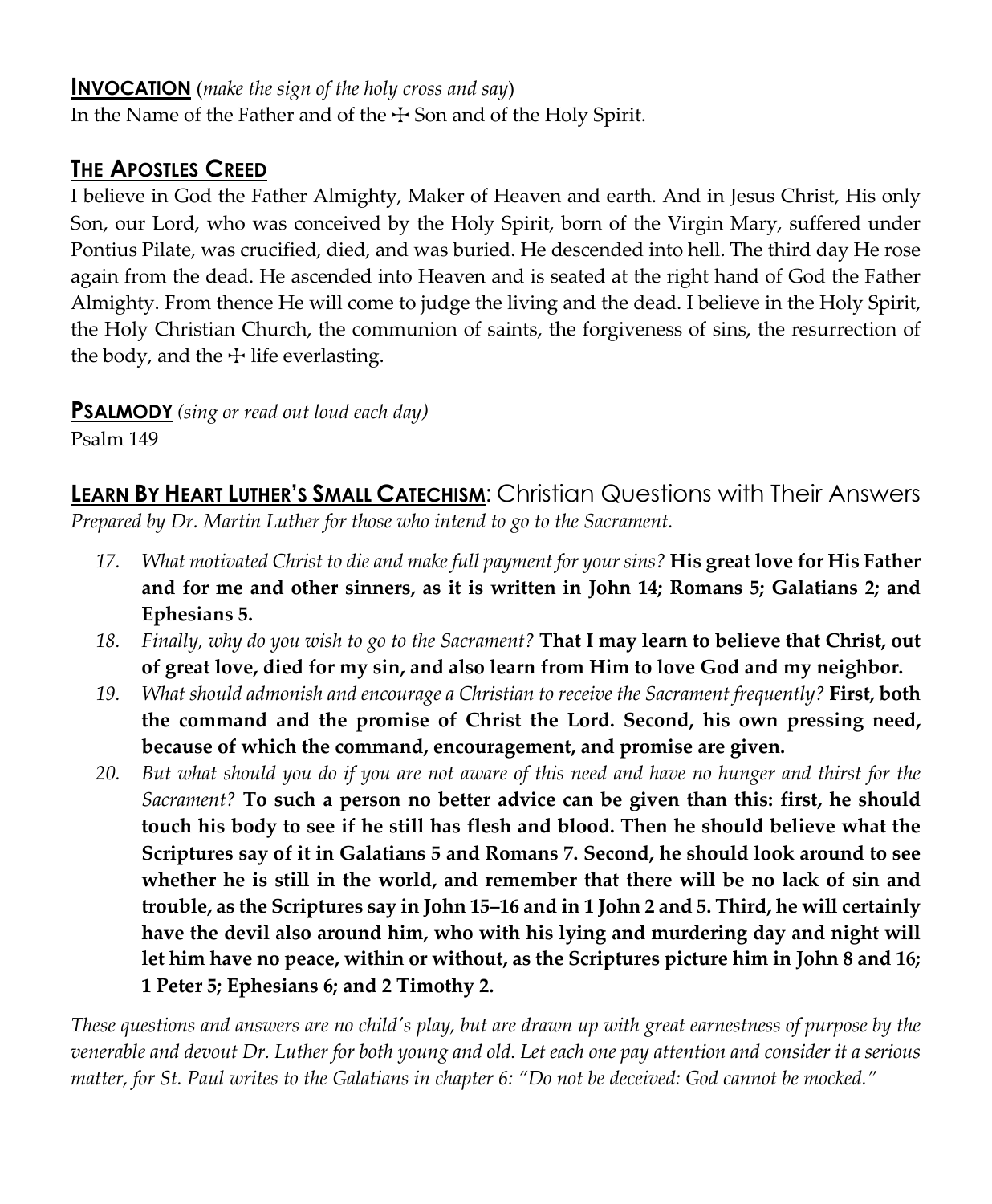#### **DAILY READINGS**

|                      | Sunday: Psalm 144          | $\rm{Job}33$ | Isaiah 56-57 | Revelation 15-16     |
|----------------------|----------------------------|--------------|--------------|----------------------|
|                      | Monday: Psalm 145          | $\rm{Job}34$ | Isaiah 58    | Revelation 17        |
|                      | Tuesday: Psalm 146         | Job $35-36$  | Isaiah 59    | Revelation 18        |
| Wednesday: Psalm 147 |                            | $J$ ob 37    | Isaiah 60    | Revelation 19        |
| Thursday: Psalm 148  |                            | $\rm{Job}38$ | Isaiah 61-62 | Revelation 20        |
|                      | Friday: Psalm 149          | $J$ ob 39-40 | Isaiah 63-64 | Revelation 21:1-22:5 |
|                      | <b>Saturday:</b> Psalm 150 | Job 41-42    | Isaiah 65-66 | Revelation 22:6-21   |

**HYMN OF THE WEEK** *Wake, Awake, for Night Is Flying LSB 516*

#### **PRAYERS**

*The following suggestions are offered as an aid in developing the habit of praying for ourselves and others each week:*

**Sunday**: For the joy of the resurrection among us; for the fruit of faith nourished by Word and Sacrament.

**Monday**: For faith to live in the promise of Holy Baptism; for one's calling and daily work; for the unemployed; for the salvation and well-being of our neighbors; for schools, colleges, and seminaries; for good government and for peace.

**Tuesday**: For deliverance against temptation and evil; for the addicted and despairing, the tortured and oppressed; for those struggling with sin.

**Wednesday**: For marriage and family, that husbands and wives, parents and children live in ordered harmony according to God's Word; for parents who must raise children alone; for our communities and neighborhoods.

**Thursday**: For the Church and her pastors; for deacons, teachers, and other church workers; for missionaries and for all who serve the Church; for fruitful and salutary use of the blessed Sacrament of Christ's body and blood.

**Friday**: For faithful preaching of the holy cross of our Lord Jesus Christ; for the spread of His knowledge throughout the whole world; for the persecuted and oppressed; for the sick and dying.

**Saturday**: For faithfulness to the end; for the renewal of those who are withering in the faith or have fallen away; for receptive hearts and minds to God's Word on the Lord's Day; for pastors as they prepare to administer and for people as they prepare to receive Christ's holy gifts.